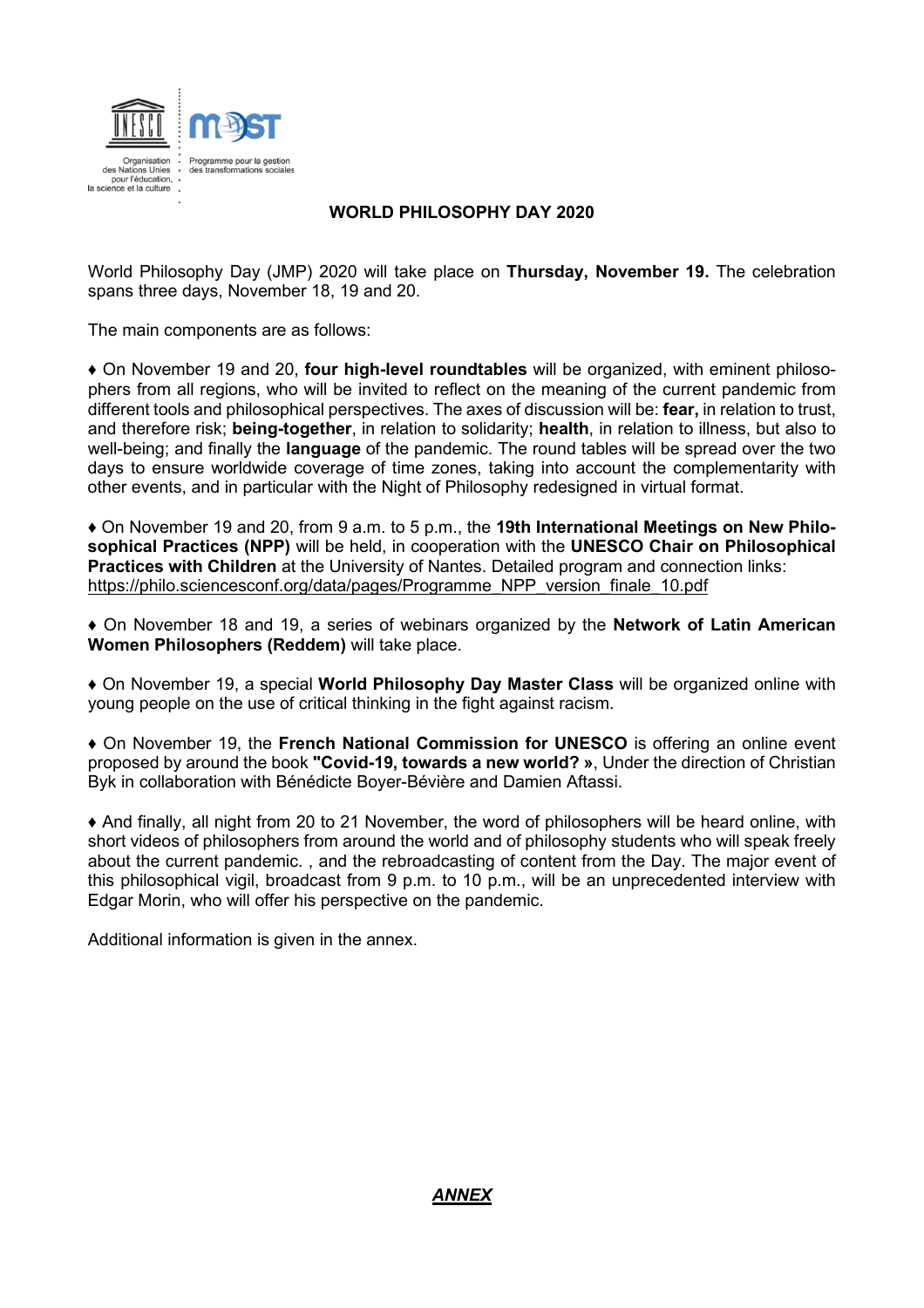## ♦ **HIGH LEVEL ROUND TABLES**

On November 19 and 20, four high-level round tables will be organized, with eminent philosophers from all regions, who will be invited to reflect on the meaning of the ongoing pandemic from different tools and philosophical perspectives.

**Registration:** [https://unesco-org.zoom.us/webinar/register/WN\\_fhNHw0TxT\\_yeo\\_RUTaj6FA](https://unesco-org.zoom.us/webinar/register/WN_fhNHw0TxT_yeo_RUTaj6FA)

**Introduction: Audrey Azoulay, Director-General of UNESCO / Thursday 19 November 11:30 a.m.**

**Round table 1: Being together in the face of the pandemic / Thursday 19 November 11:40 am-1:30pm**

The pandemic questions us about our relationship to being-together: at a local level, as evidenced by the multiple outbursts of solidarity, showing that attachment to the common good comes out of abstraction in times of crisis; and at a more international level: the lack of international cohesion responds to the pressure exerted on multilateralism, as the only effective response in the management of this pandemic. Where does this need for unity come from? How is the pandemic pushing us to rethink our ties?

With: **Jean-Luc Nancy** (France), **Serena Parekh** (United States), **Luca M. Scarantino** (Italy), **Joëlle Zask** (France) Moderator: **Lamine Diagne** (UNESCO)

### **Round table 2: The languages of the pandemic / Thursday 19 November 4 pm-6pm**

From the first days, the pandemic is mainly a matter of language: how to name the pathogen, how to designate the situation, how to give meaning to the measures required in an emergency. The philosophy makes it possible to make a real diagnosis of the ways of speaking about the crisis, from one region to another, and to understand the relationship between language and political decisions. On the other hand, while metaphors may be common internationally, such as the war metaphor, they do not necessarily mean the same thing depending on the geopolitical and cultural context. Finally, more broadly, if the pandemic has effects on the way in which we experience the world, it also influences the way in which we describe it.

With: **María Lucía Rivera Sanín** (Colombia), **Divya Dwivedi** (India), **Ali Benmakhlouf** (Morocco) Moderator: **Phinith Chanthalangsy** (UNESCO)

**Introduction: Altay Cengizer, President of the General Conference of UNESCO / Friday 20 November 11:00 a.m.**

**Round table 3: Health as a philosophical issue / Friday, November 20, 11:10 a.m. to 1 p.m.** The very old question of what health consists of, which has occupied philosophers since antiquity, takes on a new face in the face of a pandemic which, much more than the plague at La Fontaine, affects including those it does not affect. . But it does not affect all equally: thinking about health at the level of a society poses essential questions of inequalities and fractures.

## With: **Bjorn Morten Hofman** (Norway), **Luis de Miranda** (France), **Paulina Rivero Weber** (Mexico) Moderator: **Eleonora Lamm** (UNESCO)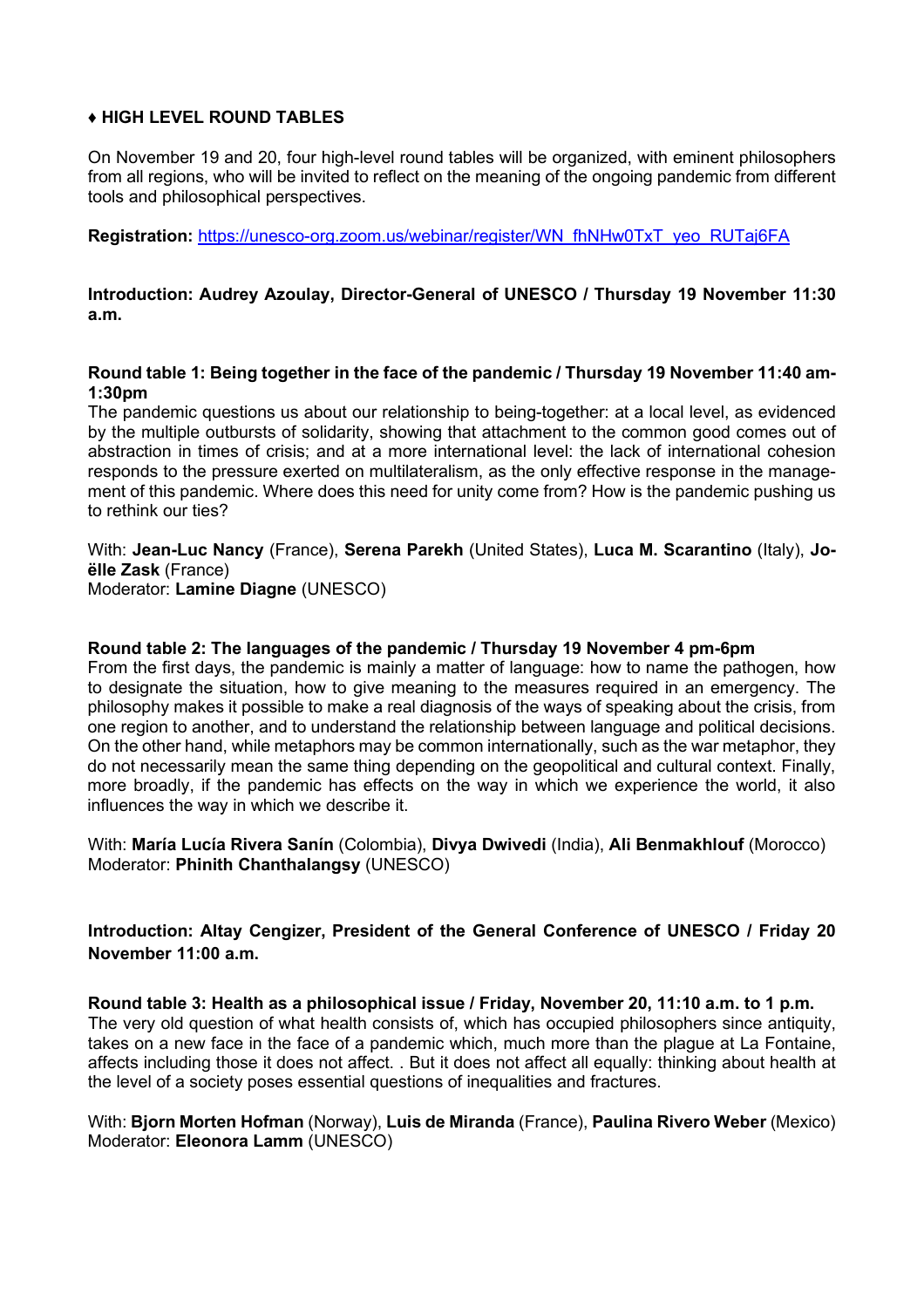### **Round table 4: Fear, confidence, risk in times of pandemic / Friday 20 November 2:30 p.m. - 4:30 p.m.**

It is interesting to wonder about fear in this context of health crisis, whether it is irrational, instrumentalized, pure survival instinct or even positively mobilizing affect, and how it influences the construction of our societies. Fear questions in particular the conception of the state which embodies unity and protection, this contract of submission mentioned by Hobbes which entails consent to the sovereign in exchange for security. How to accept this risk-taking and maintain this contract of trust in the face of the weakness of the political response, which fails to understand and respond to the crises of our time?

With: **Tanella Boni** (Ivory Coast), **Luc Foisneau** (France), **Hartmut Rosa** (Germany), **Julian Baggini** (United Kingdom) Moderator: **Jamie Lombardi** (USA)

# ♦ **CONFERENCE** "**COVID-19, TOWARDS A NEW WORLD? »/ Friday November 20 5 pm-7pm**

**Registration:** [https://unesco-org.zoom.us/webinar/register/WN\\_f2fxaISaRGuK8mO90dVnXg](https://unesco-org.zoom.us/webinar/register/WN_f2fxaISaRGuK8mO90dVnXg)

With:

- **Serge Tisseron:** Psychiatrist, doctor in psychology HDR, member of the Scientific Council of CRPMS (University of Paris), member of the Academy of Technologies, President of the Institute for the History and Memory of Catastrophes (IHMEC)

- **Michèle Stanton-Jean:** researcher, Center for Research in Public Law, University of Montreal, Deputy Minister of Health of Canada (1993-1998), President of the International Bioethics Committee of Unesco (2002-2005)

- **Penelope Dufourt:** Graduated in philosophy, political science (Sciences Po Lyon) and public law, currently a doctoral student at Paris-X Nanterre University, attached to CREDOF (Center for Research and Studies on Fundamental Rights) and in sciences of education at the University of Nantes on "The practice of philosophy with children: condition of human rights education guaranteeing normative interculturality"
- **Eric Chenut**: Deputy Vice-President MGEN

Moderators: **Gabriela Ramos** (Assistant Director-General for Social and Human Sciences, UNESCO), **Christian Byk** (Judge at the Paris Court of Appeal and Chairman of the Science Ethics Committee of the French Commission for UNESCO)

### ♦ **MASTER CLASS AGAINST SPECIAL RACISM WORLD PHILOSOPHY DAY / November 19 from 1:45 p.m. to 3:45 p.m.**

**Registration:** [https://unesco-org.zoom.us/webinar/register/WN\\_BIo\\_4iqgReWX](https://unesco-org.zoom.us/webinar/register/WN_BIo_4iqgReWX-mRwIuWuhg?_x_zm_rtaid=tCxfc2w8QeiFknAavBWxig.1605534469467.8762338bde1461bf0cae105e464f5339&_x_zm_rhtaid=676)[mRwIuWuhg?\\_x\\_zm\\_rtaid=tCxfc2w8QeiFknAavBWxig.1605534469467.8762338bde1461bf0cae1](https://unesco-org.zoom.us/webinar/register/WN_BIo_4iqgReWX-mRwIuWuhg?_x_zm_rtaid=tCxfc2w8QeiFknAavBWxig.1605534469467.8762338bde1461bf0cae105e464f5339&_x_zm_rhtaid=676) [05e464f5339&\\_x\\_zm\\_rhtaid=676](https://unesco-org.zoom.us/webinar/register/WN_BIo_4iqgReWX-mRwIuWuhg?_x_zm_rtaid=tCxfc2w8QeiFknAavBWxig.1605534469467.8762338bde1461bf0cae105e464f5339&_x_zm_rhtaid=676)

This special edition of the Master Class Against Racism and Discrimination invites young secondary school students to question themselves, with the help of a philosophy teacher, about the social prejudices and stereotypes that lead to racism. and discrimination through the study of the concept of "the other". The analysis of racism as a philosophical object will lead these students to dissect the concept of "race", deconstruct their preconceived ideas and adopt innovative anti-racist strategies that they can then put in place in their institutions and communities. .

With: Carole Reynaud-Paligot, Rose Boswell, Sanele Xaba.